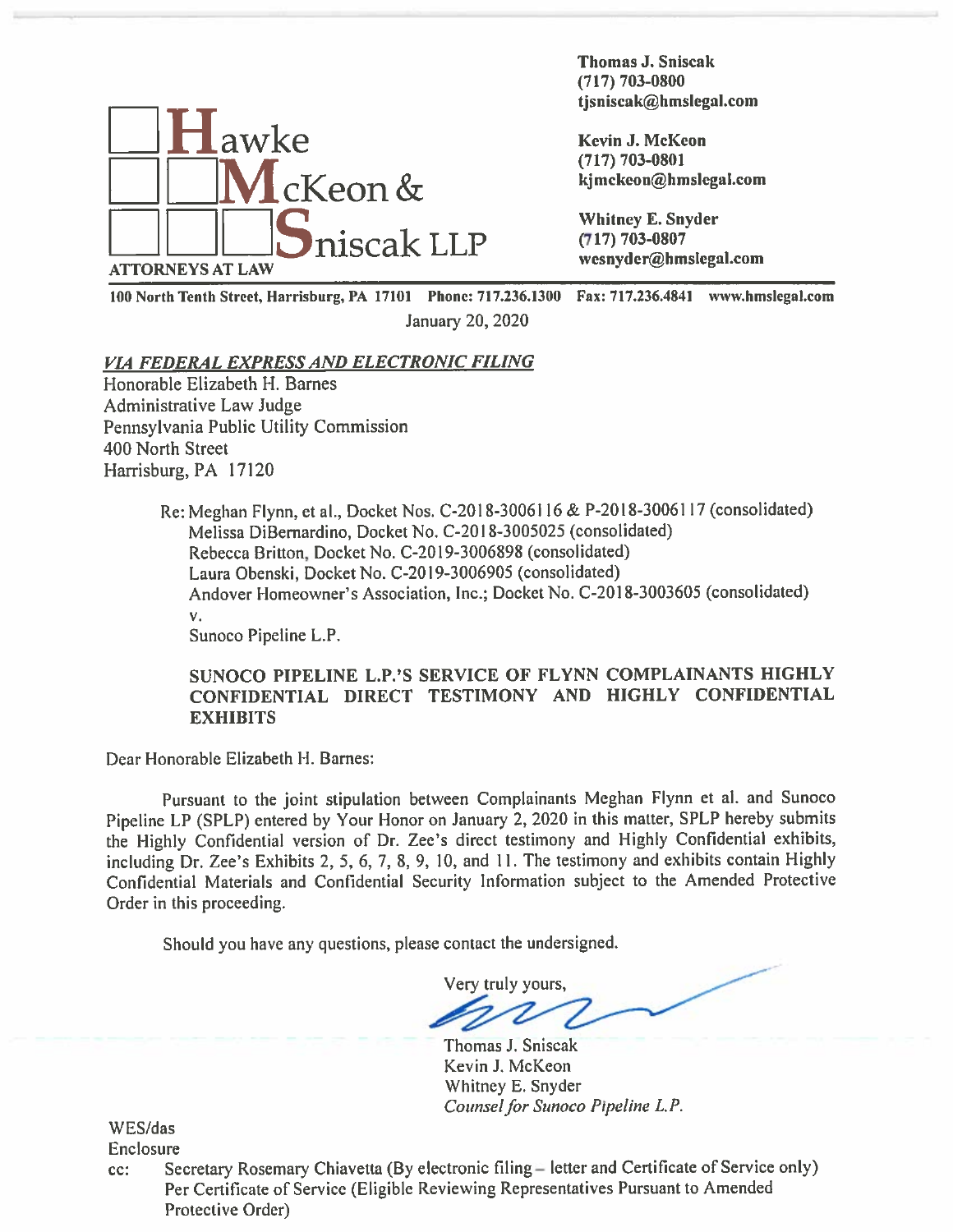### **CERTIFICATE OF SERVICE**

I hereby certify that I have this day served a true copy of the forgoing document upon the persons listed below in accordance with the requirements of  $\S$  1.54 (relating to service by a party).

# **SERVICE OF TESTIMONY AND EXHIBITS**

## VIA SECURE LINK AND FEDERAL EXPRESS

Michael S. Bomstein, Esquire Pinnola & Bomstein Suite 2126 Land Title Building 100 South Broad Street Philadelphia, PA 19110 mbomstein@gmail.com

Counsel for Flynn et al. Complainants

James C. Dalton, Esquire Daniel S. LePera, Esquire Unruh Turner Burke & Frees P.O. Box 515 West Chester, PA 19381-0515 jdalton@utbf.com dlepera@utbf.com

Counsel for West Chester Area School District, Chester County, Pennsylvania

Margaret A. Morris, Esquire Reger Rizzo & Darnall LLP Cira Centre, 13<sup>th</sup> Floor 2929 Arch Street Philadelphia, PA 19104 mmorris@regerlaw.com

**Counsel for Intervenors** East Goshen Township and County of Chester Rich Raiders, Esquire Raiders Law 606 North 5<sup>th</sup> Street Reading, PA 19601 rich@raiderslaw.com

Counsel for Andover Homeowner's Association, Inc.

Vincent M. Pompo Guy A. Donatelli, Esq. 24 East Market St., Box 565 West Chester, PA 19382-0565 vpompo@lambmcerlane.com gdonatelli@lambmcerlane.com

**Counsel for Intervenors** West Whiteland Township, Downingtown Area School District, Rose Tree Media School District

James R. Flandreau Paul, Flandreau & Berger, LLP 320 W. Front Street Media, PA 19063 iflandreau@pfblaw.com

Counsel for Intervenor Middletown Township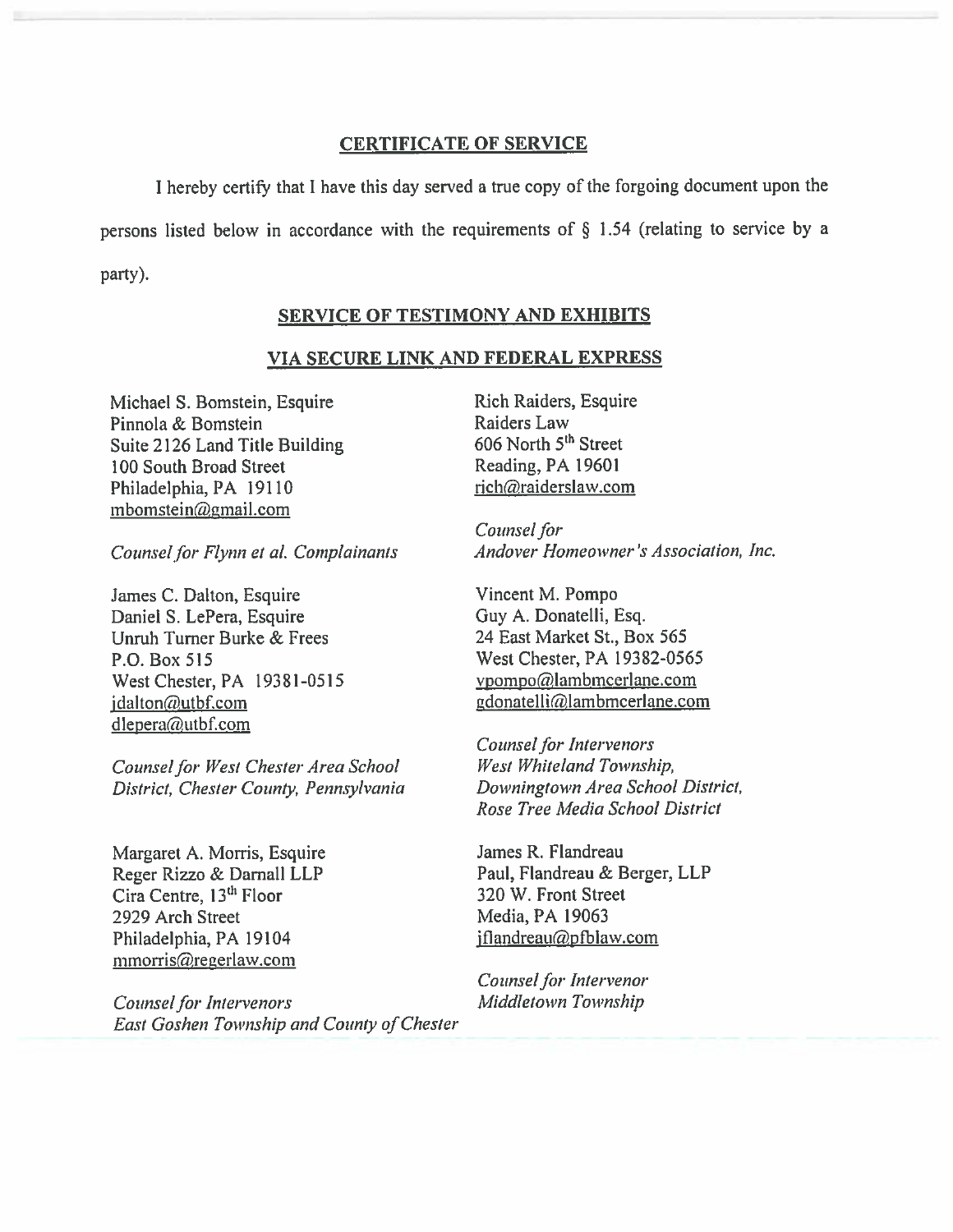Kelly S. Sullivan, Esquire McNichol, Byrne & Matlawski, P.C. 1223 N. Providence Road Media, PA 19063 ksullivan@mbmlawoffice.com

Michael P. Pierce, Esquire Pierce & Hughes, P.C. 17 Veterans Square P.O. Box 604 Media, PA 19063 Mppierce@pierceandhughes.com

Counsel for Thornbury Township, Delaware County

**Counsel for Edgmont Township** 

### **SERVICE OF COVER LETTER ONLY**

Anthony D. Kanagy, Esquire Garrett P. Lent, Esquire Post & Schell PC 17 North Second Street, 12<sup>th</sup> Floor akanagy@postschell.com glent@postschell.com

Counsel for Intervenor Range Resources - Appalachia LLC

Erin McDowell, Esquire 3000 Town Center Blvd. Canonsburg, PA 15317 emcdowell@rangeresources.com

Counsel for Range Resources Appalachia

Mark L. Freed Joanna Waldron Curtin & Heefner LP 2005 S. Easton Road, Suite 100 Doylestown, PA 18901 mlf@curtinheefner.com jaw@curtinheefner.com

Counsel for Intervenor Uwchlan Township

Joseph Otis Minott, Esquire Alexander G. Bomstein, Esquire Ernest Logan Welde, Esquire Kathryn L. Urbanowicz, Esquire Clean Air Council 135 South 19th Street, Suite 300 Philadelphia, PA 19103 Joe minott@cleanair.org abomstein@cleanair.org lwelde@cleanair.org kurbanowicz@cleanair.org

Leah Rotenberg, Esquire Mays, Connard & Rotenberg LLP 1235 Penn Avenue, Suite 202 Wyomissing, PA 19610 rotenberg@mcr-attorneys.com

Counsel for Intervenor Twin Valley School District **Thomas Casey** 1113 Windsor Dr. West Chester, PA 19380 Tcaseylegal@gmail.com

Pro se Intervenor